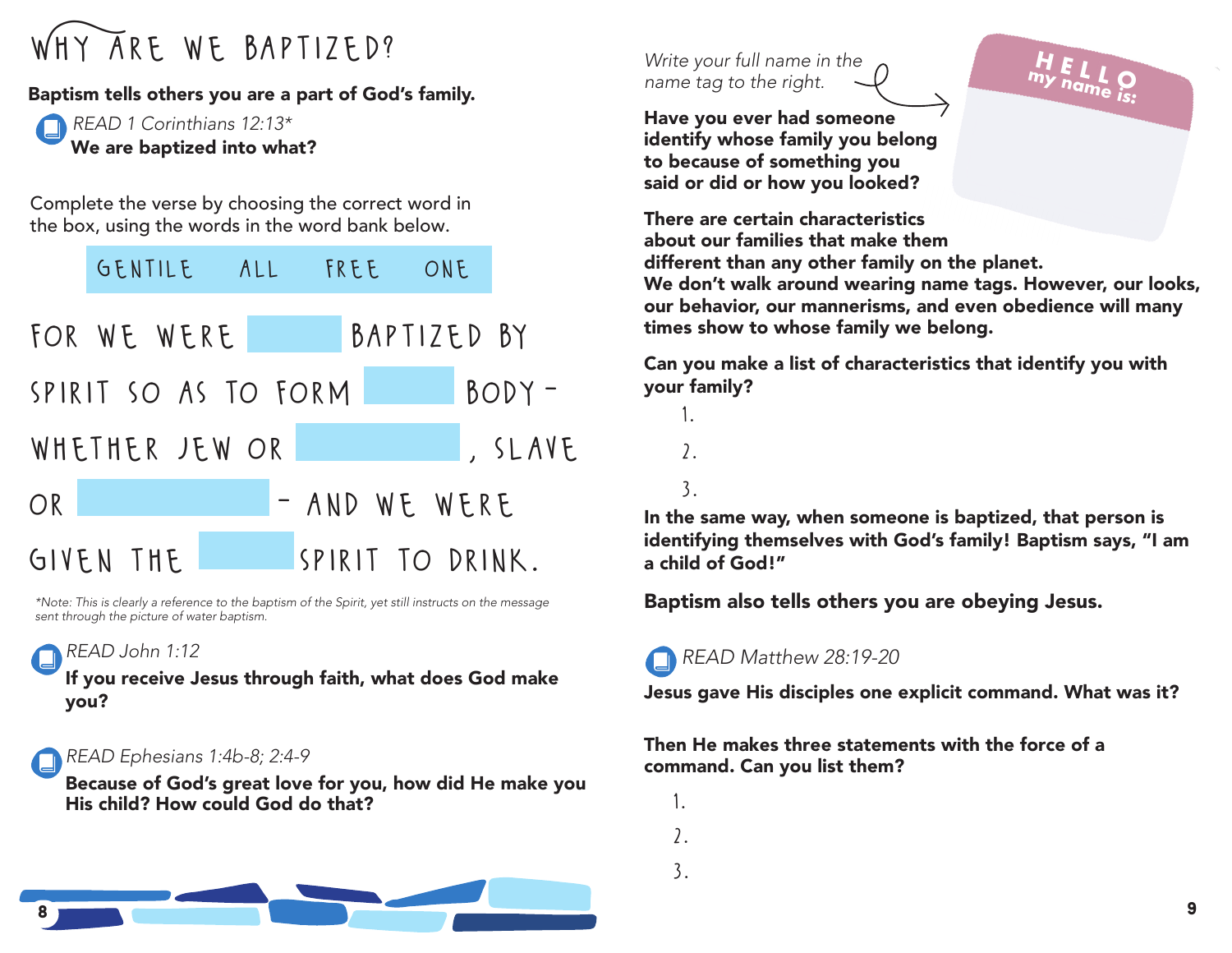

How did Jesus say you could identify His friends?

### 2. under the water

What does this picture about Jesus?

#### *READ Matthew 3:13-17*

This passage indicates that one reason Jesus was baptized is because God the Father desired it. We too obey the will of God when we are baptized.

What does this picture about us?

*Circle the reasons why someone should be baptized:*



3. coming up out of the water

What does this picture about Jesus?

What does this picture about us?

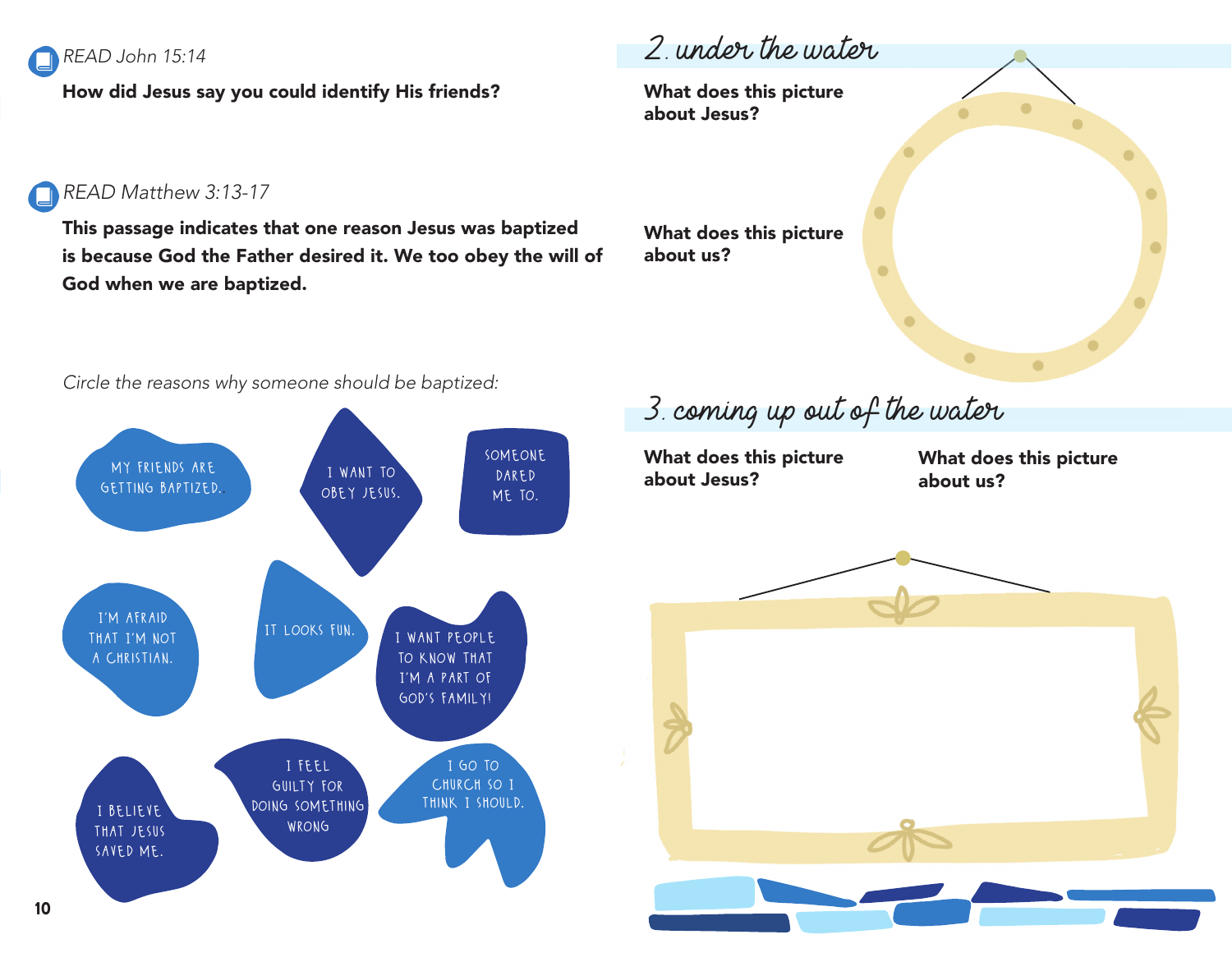

Baptism respresents THREE things that have already taken place.



What does baptism picture about Jesus?

#### What does baptism say about you?

*\*Note: It seems most likely that this is a reference to what is known as the baptism of the Spirit though there is some debate. Baptism of the Spirit is His work of identifying the believer with Christ's saving death, burial, and resurrection (Rom. 6:3-5) and placing them into the spiritual body of Christ (1 Cor. 12:13). Nevertheless this passage gives a good understanding of what is pictured in water baptism.*

*Draw someone being baptized at each of these stages and answer the questions that follow.*



### How are we baptized? A person is baptized in water.

*The word "BAPTIZE" means to put into water. In the orginal language of the New Testament it was "baptizo", which means to dip and was used among the Greeks when dying cloth by dipping it in a color or the scooping of water by dipping a cup into a bucket.*

When you think about what baptism pictures, as you've already studied, you see that being dipped into the water and coming up from the water is the only way baptism represents Jesus' death, burial, and resurrection.

When you are baptized, you will be dipped in the water.

A person is baptized by someone else.

You don't baptize yourself. Even Jesus Himself went to John to be baptized. To be baptized by someone else requires someone to witness what you are saying is true and that you submit to obeying Christ.

You will probably be baptized by your pastor, a minister from your church, or someone who has been a spiritual leader in your life.

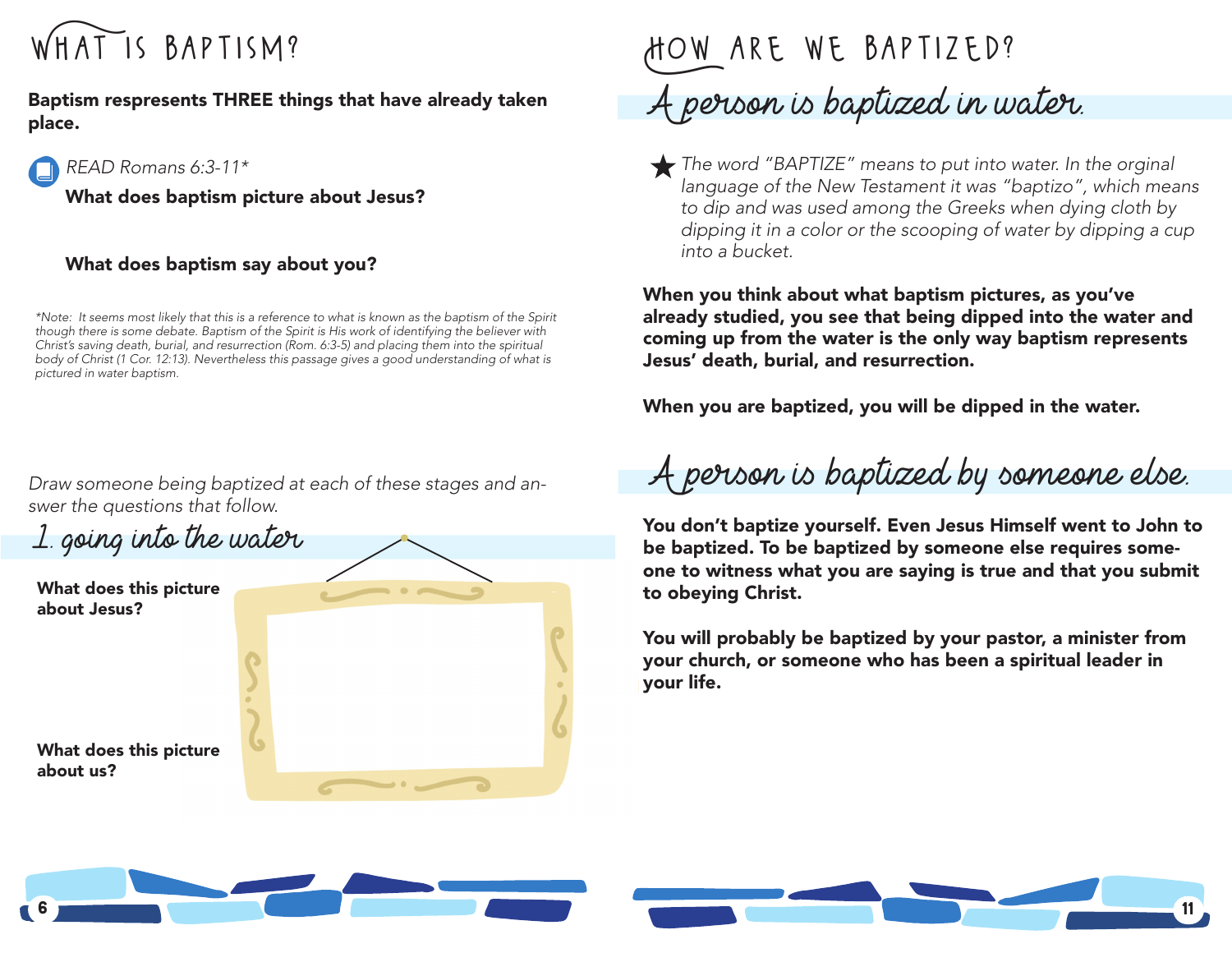#### A person is baptized when others are watching.

If the purpose of baptism is to declare what God has done and whose family you belong to, then there must be people watching and listening!

Have you ever seen someone be baptized? *YES NO* If so, what were you thinking as he/she was baptized?



Being immersed in water alone is not baptism. When we call on the name of the Father, Son, and Holy Spirit in baptism, we honor and declare the full work of God in our salvation.

#### *READ Acts 2:37-41\**

After Peter shared about the truth of Jesus to people of Jewish and Gentile backgrounds, how did the people respond?

#### Peter answered their question with 2 commands:

1.

2.

*\**Note: At first glance this passage seems to teach forgiveness of sin is a result of baptism. *Yet over 150 times Scripture explicitly presents faith alone as the means of receiving God's free gift of salvation. Here are a few examples: John 1:12; 3:15-18, 36; 5:24; 6:35, 47; Acts 16:31; Rom. 3:21-30; 4:5; 5:1; 10:9-10; Gal. 2:16; Eph. 2:8-9; Phil. 3:9. Further, when we look at Paul's summary of the gospel in I Corinthians 15:1-4, no mention of baptism is made. (Cf. I Corinthians 1:14-17) Last, while the word "for" can be understood in some contexts as "in order to." In the context of Acts 2:38, the meaning of the word* "*for*" *in the phrase "…be baptized in the name of Jesus Christ for the forgiveness of sins" carries the idea of "because of"*. *For example, the statement "I am taking two aspirin for my headache" does not mean that one is taking aspirin in order to get a headache, but because one already has a headache.*

#### *READ Acts 10:43-48*

Peter again is sharing about Jesus in the presence of both Jews and Gentiles. While he is sharing about God's forgiveness to those who believe, he notices something take place. What was it?

He then says that because these Gentiles surely believed,

then they should be \_\_\_\_\_\_\_\_\_\_\_\_\_\_\_\_\_\_\_\_\_\_\_\_\_\_\_\_\_.

Who should be baptized?

Only those who first in Jesus.



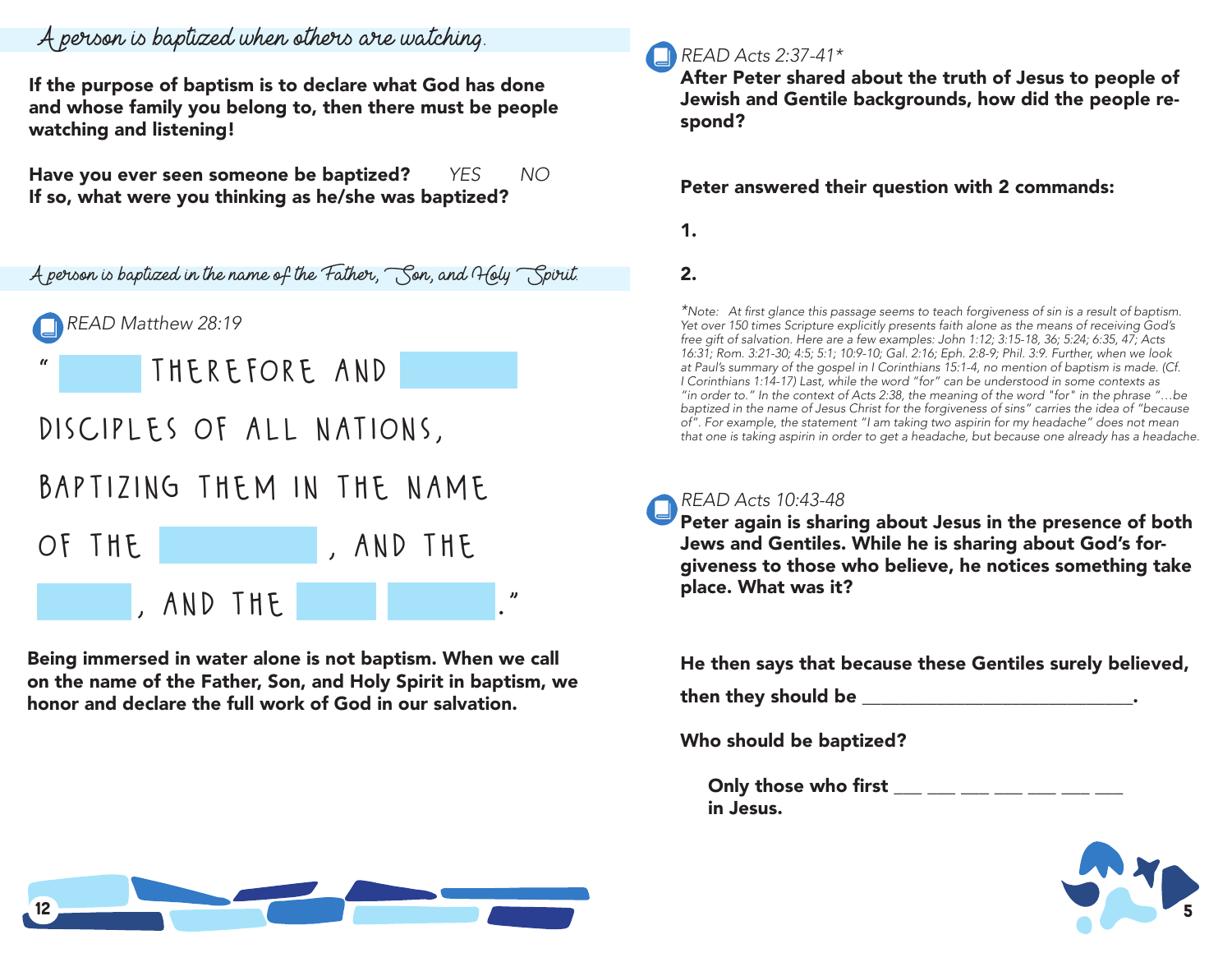*READ Acts 8:26-38 Complete the story with the correct word*.

 $\circledn$ Philip was told by the Spirit to go meet a  ${}^{{\mathbb Q}}\_{}_{-}\_{}_{-}\_{}_{-}\_{}_{-}$ the prophet.  $\;\mathbb{S}_{\!-\!1\,\dots-\,2\,\dots}$  asked the eunuch if he unto come and sit with him. Using  ${}^{\tiny{\textcircled{\tiny 4}}\!}-\!-\!-\!-\!-\!-\!-\!$ Philip $\frac{\mathbb{S}_+}{\mathbb{S}_+}\_ \dots\_ \dots \_$  about Jesus. When they came Philip said, "as long as you $\overset{\text{\normalsize(}}{=} \_ \_\_ \_\_ \_ \_ \$  in Jesus When the angel of the Lord told Philip to go south, Philip  $\frac{1}{2}$   $\frac{1}{2}$   $\frac{1}{2}$  and headed to Gaza. While on the road, from Ethiopia who was sitting in his chariot reading Isaiah derstood what he was reading. The eunuch wanted Philip to some water, the eunuch asked to be baptized. "Yes," with all your heart." Since the eunuch said he did, Philip stopped the chariot and $\textcircled{2}_{\_\_\_\_\_\_\_\_\_\_\_\_\_\_\_\_\_\_\_\_\_\_$  him in the  $\frac{\mathbb{S}_+}{\mathbb{S}_-}\_\_=\_\_$  because of his belief in  $\mathbb{S}_- \_\_ \_\_ \_\_$ 



**WHO SHOULD BE BAPTIZED?** *Beginning with the passage, draw a line to connect the people and their part in baptism within the story: (Follow the example.) their part in baptism within the story: (Follow the example.)*

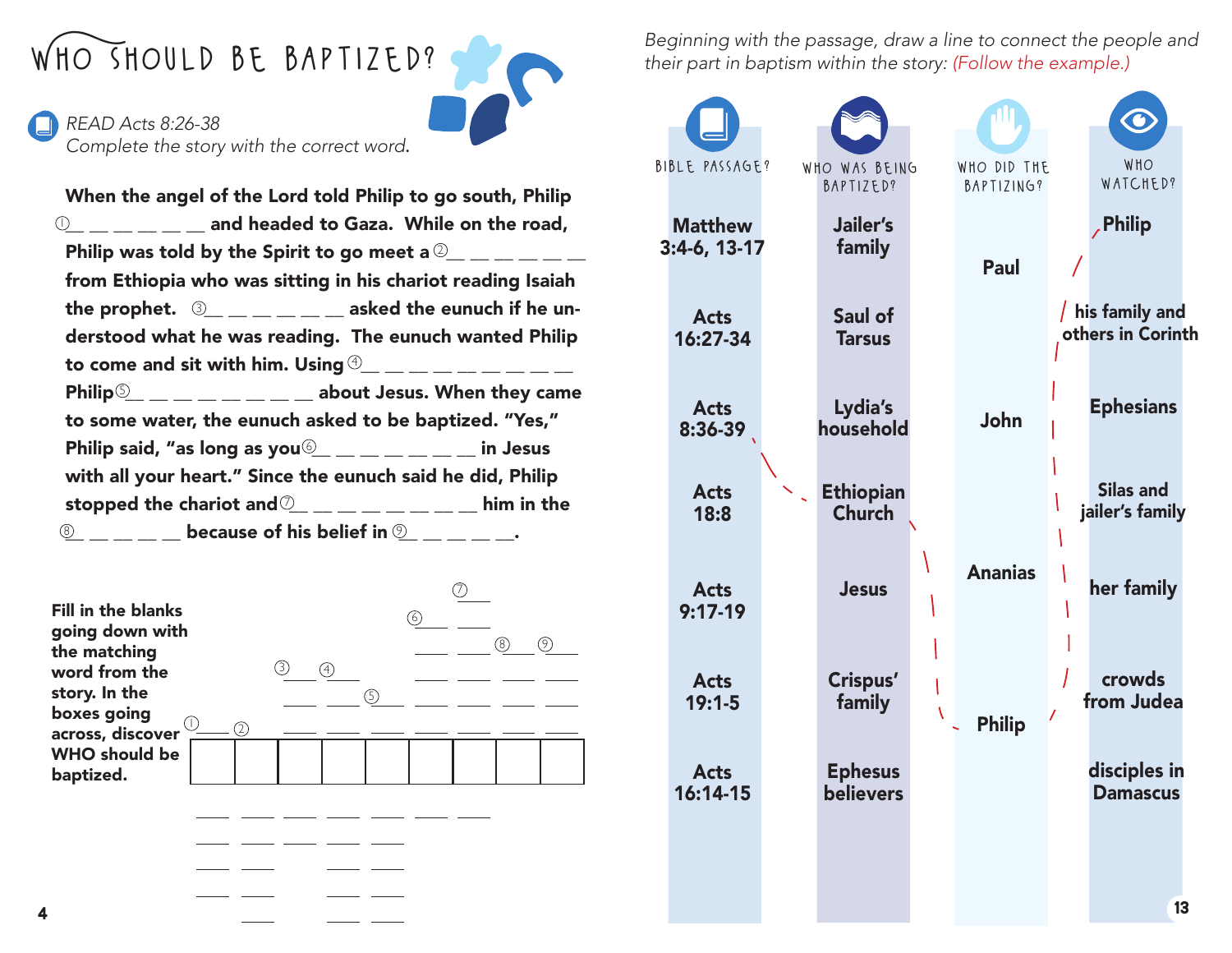*ASSIGNMENT: Talk with 3 Believers who have been baptized and ask them these questions, then record below:*

- When were you baptized?
- Where were you baptized?
- Who baptized you?

Who would baptize you?

 $1. -$ 

2.

3.

• Who was there to see you being baptized?

# FIRST THINGS FIRST.

Parents, would you set aside some one-on-one time with your child to have an open discussion utilitzing the questions below? Not only listen well to their answers, but share your responses too. Take your time, and ask the Spirit to guide you in this discussion...

- What is the Bible? What do you know about it? What's your favorite story in the Bible? *(2 Timothy 3:16-17; 2 Peter 1:20-21)*
- What happened with Adam & Eve? What did they do? What is sin? *(Genesis 3; 1 John 3:4; Romans 3:23)*
- Has everyone sinned? What about people who do really good things? *(Romans 3:10-12; 23)*
- How do you know that you have sinned? *(James 3:2a)*
- What happens to people who sin? Why? *(Romans 6:23a)*
- Can we do anything to rescue ourselves? What did God do to rescue us? *(Ephesians 2:8-9)*
- How can God forgive us? If we work really hard to be good, will that please God enough to forgive us? How can we please God? *(Romans 5:6-11; 2 Corinthians 5:21)*
- If we can't do enough good things to save ourselves, then why would you desire to go to church, read His Word, serve, and love others? *(John 15; Romans 12:1-21; Ephesians 2:10; 2 Timothy 3:16-17; 1 John 4:10; Hebrews 10:23-25)*
- Can you share why you need Jesus? Can you share why you love Him? *(Romans 5:8; 1 John 4:15-21)*
- Do you have any questions? Does anything seem confusing? *(James 1:5-6)*



Who would you like to invite to see you being baptized?

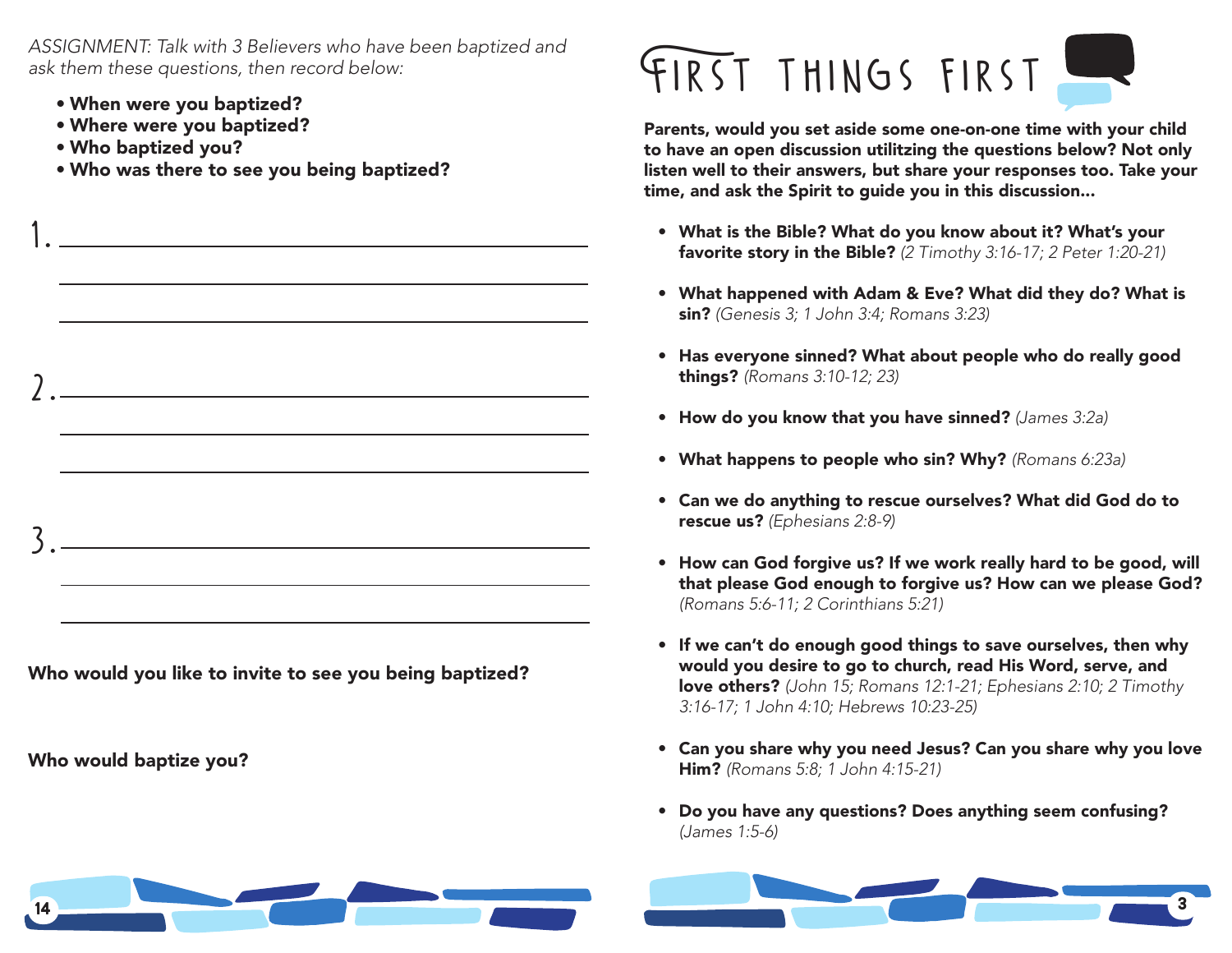### How to use this workbook

This workbook was designed as a tool for you to use one-onone with your child as you navigate through what God's Word says about baptism. We want to equip YOU to be the primary spiritual leader in your home. Together you will explore 4 questions about baptism in scripture, interpreting its meaning, and applying the truth.

*All Scripture is inspired by God and proftable for teaching, for reproof, for correction, for training in righteousness... 2 Timothy 3:17a*

Concluding these sections there are several pages of questions and activities created for your child to work through their testimony and stating what they know is true. Once you have completed the workbook and if you believe your child is ready for baptism, there is a list of what to do next located on the back cover.

Pray for the Holy Spirit to guide you as you go through this workbook with your child, seeking discernment on what you need to address, questions to ask, and what to share. Submit to Scripture as the final authority. If in this study you find yourself unsure of what God's Word says or what you've understood to be true, we encourage you to seek the counsel of a pastor at Fellowship for clarification. May you be willing, as the Bereans in Acts 17:11, to receive the Word with eagerness, examining the Scriptures to see whether these things are true.

## SHARING YOUR STORY

Did you realize that God will use your story to point other people to Him?

God has also done a great thing in your life through the gift of salvation. He has given you a unique story, and only you can tell it. Your story is an important gift God has given to you, and others need to hear it! You may have heard people say that they were sharing their "testimony". What that means is that they are *testifying*, or telling, about God and what He has done. So when you tell your story, or testimony, you get to testify about Jesus!

before I believed in Jesus...

What did you think or believe about God?

What did you think about going to church?

What did you think about Christians?

then I understood the truth...

Who shared with you about Jesus?

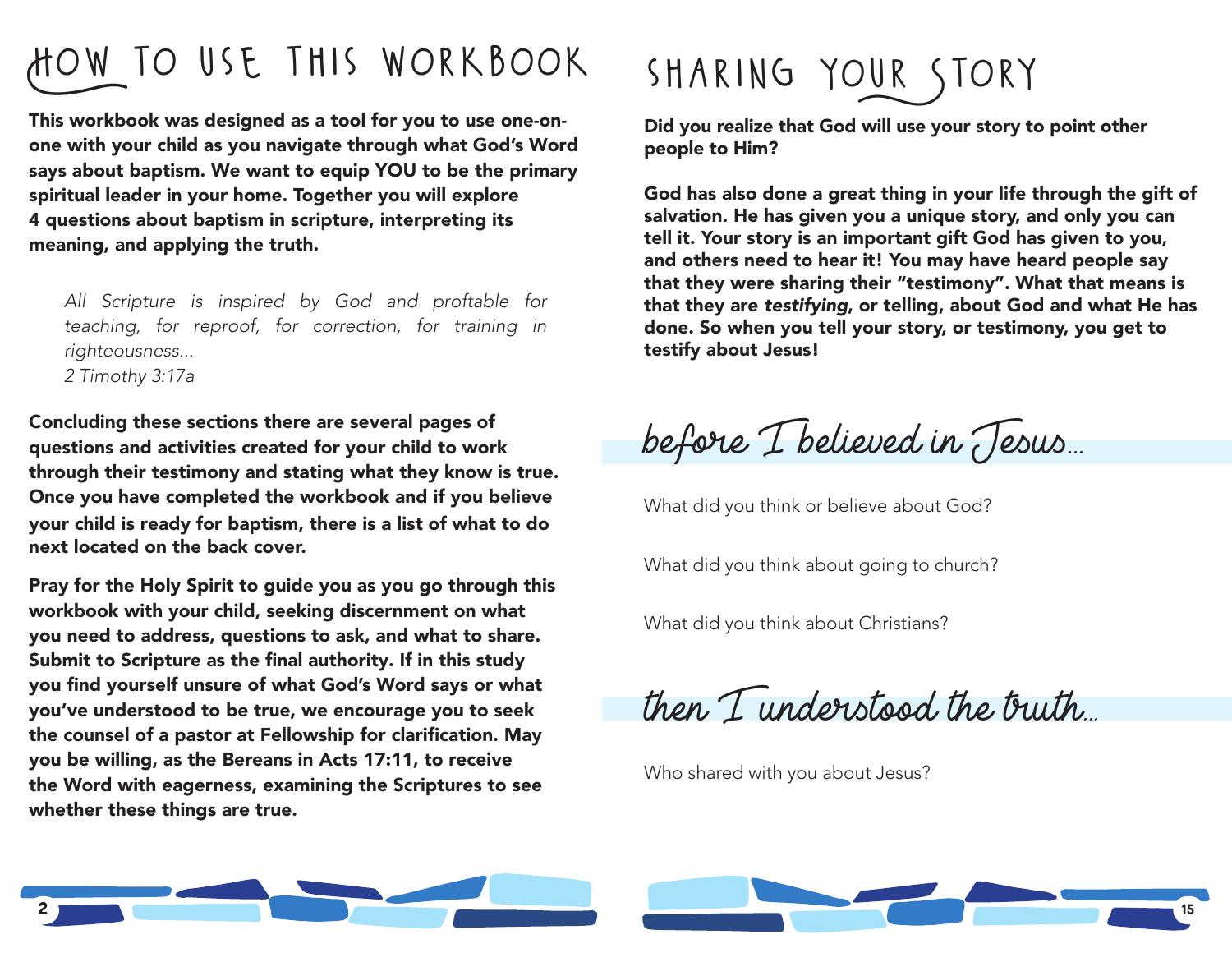What verse(s) meant the most to you as you understood about the truth of salvation?

How did you know you needed to be saved?

How did you respond to that truth?

When did you become a Believer?

Who did you tell?

dear parents,

Parents are primary when it comes to the spiritual development of their children. This is why the Bible places such strong emphasis on parents investing in the lives of their kids (Deut. 6:4-9; Eph. 6:4; 2 Tim. 3:14-17). Once your child really understands the gospel and genuinely believes in Jesus as their Savior from sin and Lord of their life, being baptized is a significant step in their walk with Christ. This booklet will help you have meaningful conversations about what baptism is and why it is important. May our Lord encourage you as you disciple your child to follow Jesus for a lifetime.

now that I believe...

What does Jesus mean to you?



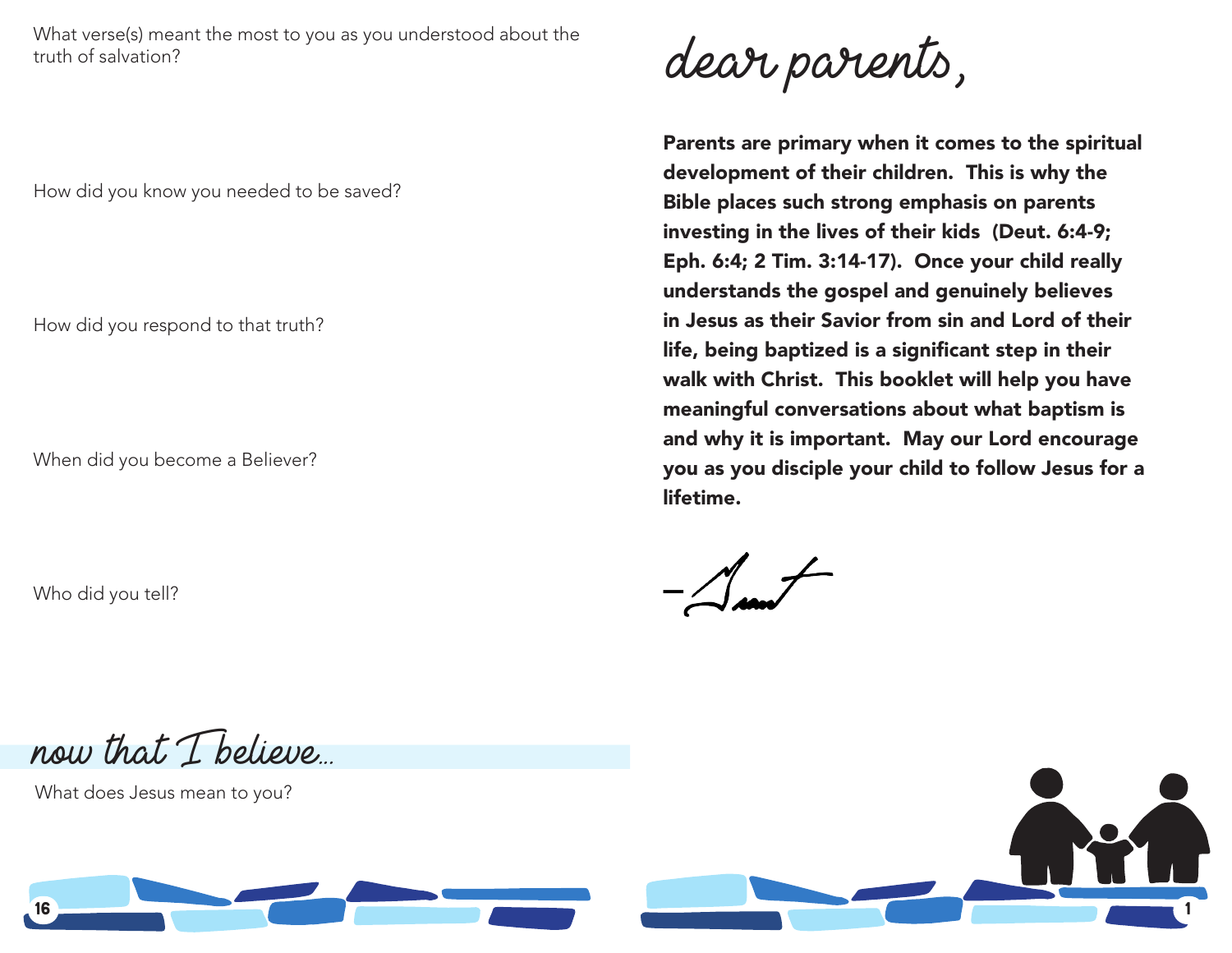### Table of Contents

| Who is Baptized?page 4            |
|-----------------------------------|
| What is Baptism?page 6            |
| Why Are We Baptized?page 8        |
| How Are We Baptized?page 11       |
| Sharing Vour Stary <b>hang</b> 15 |

What is He teaching you right now?

Why do you want to be baptized?



Sharing Your Story.............page 15

方

How are you following Him?

How are you different now that you are His child?

How important is God's Word to you?

Why do you want to obey Him?

How does God want you to grow?